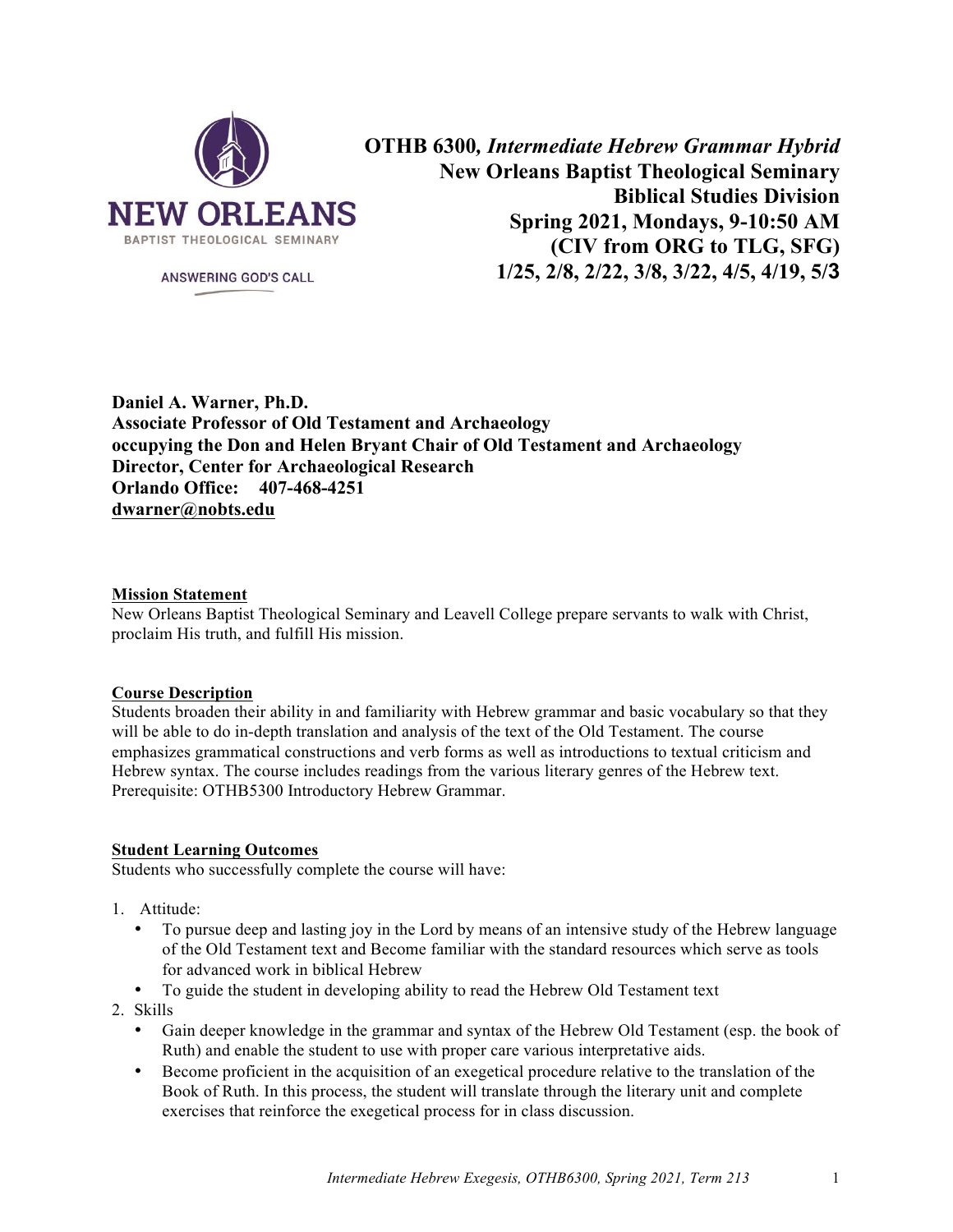- Begin to comprehend the principles and practices of textual criticism. The student will have an opportunity to apply these principles in the preparation of an exegetical project.
- 3. Knowledge: prepare the student for an application of the exegetical procedures to the sermonic and teaching processes.

# **Embedded Assignment**

The Exegetical Project in this course is an Embedded Assignment that will be completed by all students for all sections of this course. The rubric for grading this assignment is attached to the syllabus. Please complete the assignment according to the syllabus and this rubric.

# **Course Texts**

- 1. Elliger, K. and W. Rudolph. *Biblia Hebraica Stuttgartensia*. New York: American Bible Society, 2001. BHS (electronic version or hardcopy)
- 2. Simon, Ethelyn, Irene Resnikoff, and Linda Motzkin. *The First Hebrew Primer,* Third edition, Revised with new explanatory notes and Answer Book. (Albany: CA: EKS Publishing, 1992).
- 3. Arnold and Choi., A *Guide to Biblical Hebrew Syntax.* Cambridge Publishing –**or-** Ronald J. Williams, *Williams Hebrew Syntax*, 3rd Edition, 2007 (There is a Kindle edition) – need either one
- 4. Exegetical Notes (various) supplied by instructor posted on BB
- 5. Bush, Frederic W. *Ruth, Esther.* Word Biblical Commentary, vo1.9., Dallas, TX: Word Books,1996 or Electronic (Logos)
- 6. Chisholm, Jr., Robert B. *From Exegesis to Exposition: A Practical Guide to Using Biblical Hebrew,* (Grand Rapids, MI: Baker Book House, 1998).
- 7. --- *A Workbook for Intermediate Hebrew: Grammar, Exegesis, and Commentary on Jonah and Ruth,* (Grand Rapids, MI: Kregel, 2006).
- 8. \*Kantenwein, *Diagrammatical Analysis*, Brethren Missionary Herald, 1979 not needed for class but highly recommended, either hard copy or electronic version (Logos)

### **Course Teaching Methodology**

Overall, the success to this course is dependent upon one's self-motivation to master the course content. Through the means of a self-guided study as developed on BB, the usage of workbooks, intensive reading, research, supplemented by class instruction (per the class schedule), the student will be guided on how to master the exegesis of the Hebrew text.

Completing relevant weekly assignments and periodic exams will test one's mastery.

### **Course Requirements**

- 1. Note any late work is 5 pts. off per day, after a three day no credit for assignment!
- 2. Reading You are to complete the reading assignments in accordance with the Course Assignments Schedule below (included are Word Commentary, Workbook, Syntax Grammar and any additional materials on BB- be sure to access this material very helpful). All assignments must be completed and you must report your reading progress on BB along with Workbook assignment **(Before Sunday Midnight).** You must complete 90% of the reading to qualify for an A, 80% to qualify for a B, and 70% to qualify for a C. Keep a record and be able to report by final exam.

# 3. Quizzes

a. There will be up to ten quizzes.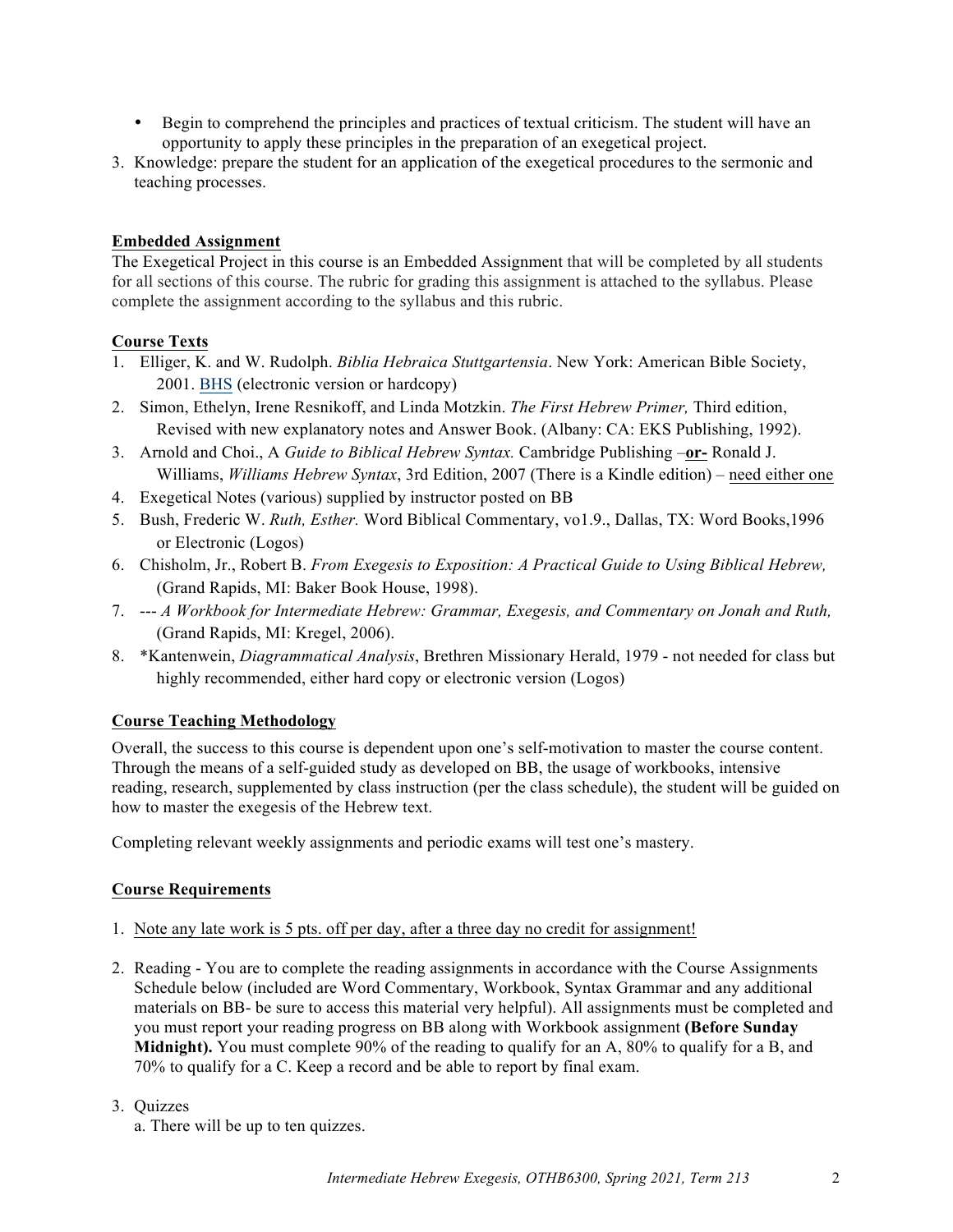- b. They will be based on the following: 1) vocabulary, 2) verbal forms, 3) the assigned reading sections dealing specifically from Ruth
- c. Each quiz is worth 10 points
- 4. Translation translation will be checked each week following the class schedule, one needs to reflect accurately the grammatical construction of the Hebrew text, (1 pt. reduction for miss translation). Translation and answers to Workbook will be submitted together on BB (see Assignments) according to class schedule below.
- 5. Examinations
	- a. There will be two examinations: one midterm and one final.
	- b. Each of the exams will contain: translation of selected passages with accompanying parsing, syntax, and text-critical questions, based upon ones translation work, in addition to workbook and reading.
	- c. Each exam is worth 100 points and will together be worth 40% of the course grade.
- 6. Class participation each student will come prepared each class having completed all assignments and be able to answer questions from the text and translation of biblical passages required till then (know all verb forms, grammatical construction of the verse, and syntactical relationships). Each student should have at least one chance so be prepared.
- 7. Written Assignments
	- a. For Ruth assignments (Chisholm Workbook), you must do: (1) 70% of the questions for step two and (b) step three in its entirety as noted above. You need not do steps one and four (Please check your answers for step two with the answers provided in the teacher's guide in the workbook and note errors and corrections in red or highlighted in yellow **(they will be typed and uploaded each week before Sunday midnight on BB)**. Though the question assignment will not receive a numerical grade, it is important that you do them properly in order to master the material and to prepare for the exams. For each assignment that is incomplete (less than 70% of answers completed for step two and/or step three omitted or incomplete), **your final grade will be reduced by one percentage point.**
	- b. Exegetical Project (Embedded Assignment for SLO assessment) Prepare an exegetical paper from a chapter in the book of Ruth. Must be at least 10 verses (with in-depth exegetical remarks, provide a brief historical background, along with TC, syntax, and grammar assessment on these 10 verses and diagram the passage for sermonic presentation). This paper should be 20-25 pages double-spaced with no less than 20 critical or technical sources.

This exegetical project is the embedded Assignment for this course. *Note: This assignment is an embedded assignment that will be completed by all students for all sections of this course. The rubric for grading this assignment is attached to the syllabus. Please complete the assignment according to the syllabus and this rubric.*

### **Evaluation of Grade**

1. Scale A - 93-100; B - 85-92; C - 77-84; D - 70-76; F - Below 70

- 2. Bases for Grading
	- a. Quizzes =  $15%$
	- b. Exams  $= 40\%$
	- c. Weekly Translations =  $10\%$
	- d. Exegetical project  $=30\%$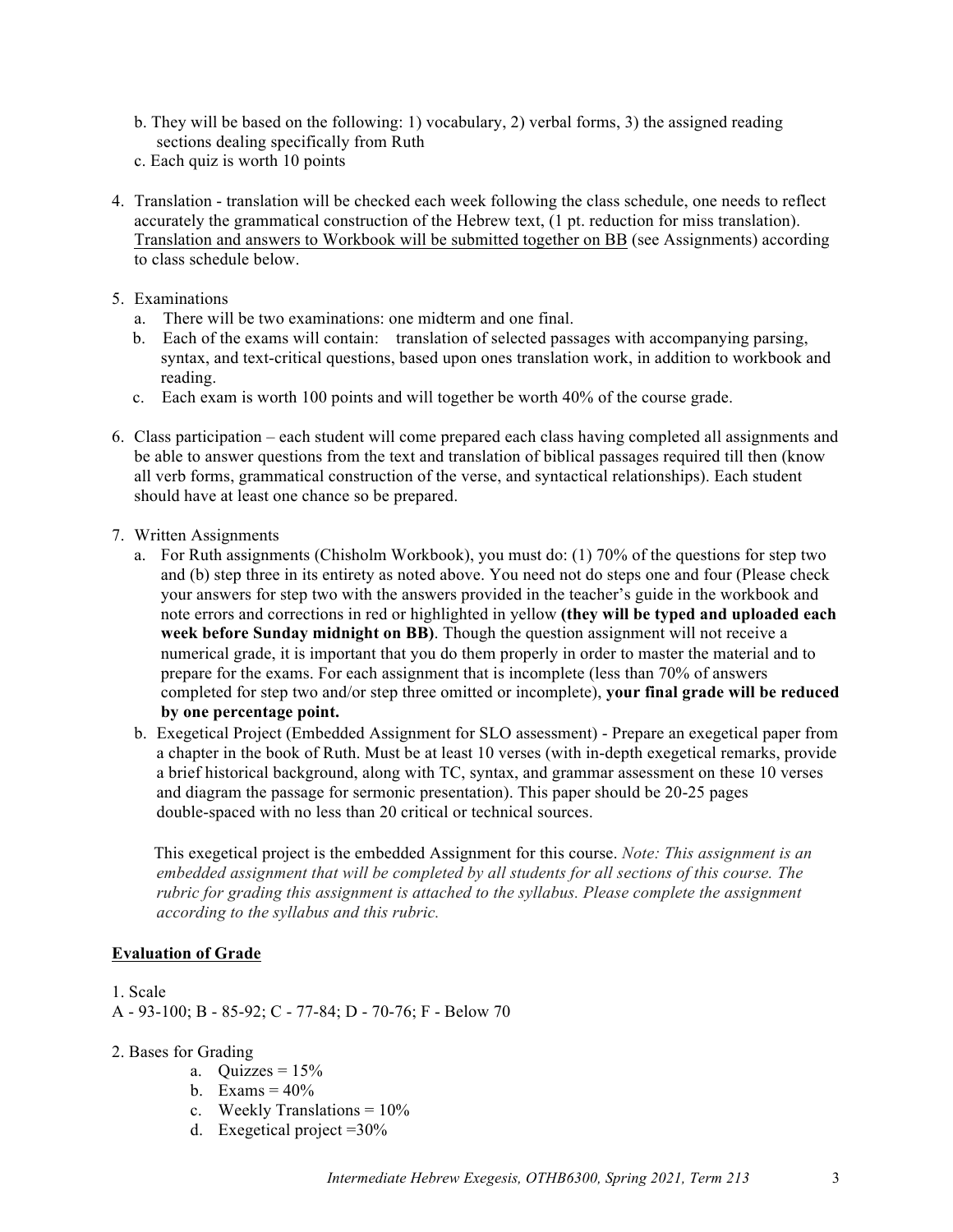e. Class participation =  $5\%$ 

# **Disclaimer**

The Professor reserves the right to change and adapt this syllabus as needed, the student will be informed if changes are made.

### **Exegetical Research Paper Suggested Outline**

Each student will include the following elements:

- 1. Introduction To the passage (not the entire biblical book) including the historical and cultural setting, important biblical background material, etc.
- 2. Translation Verse by verse (one verse per page) this should be your own translation, having the following quality/goals: the precision of the *NASB* or the *NKJV*, with the readability of the *NIV* or *ESV*.
- 3. Exegetical Notes and Discussion Explicate the meaning of the text, use all means necessary to chart the flow/though of the chapter noting all grammatical relationships (here diagramming the verse will help), highlighting words studies, structural/syntactical elements, pertinent background material (footnote sources for each page).
- 4. Exegetical Outline Provide an exegetical outline of the chosen passage, with at least two sub-levels.
- 5. Homiletical Outline Assuming you will be teaching or preaching from this material, provide an outline of your presentation, including Title, Theme or Key Point, Outline with two sub-levels, Conclusion.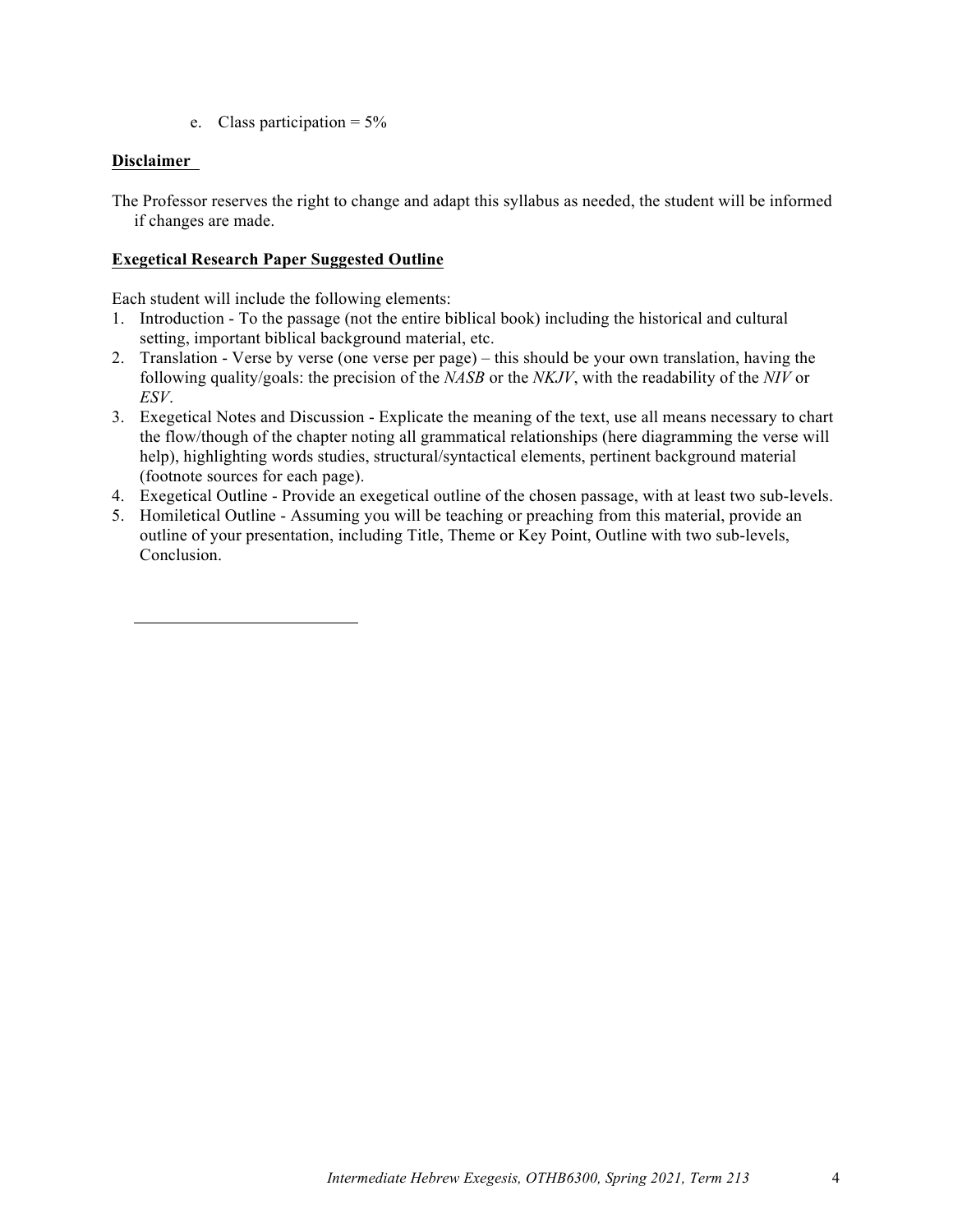# Assignment GRADING Rubric

 $\text{NAME}\_$ 

| Grammar = $10\%$                         | Content = $70\%$                                    |  |
|------------------------------------------|-----------------------------------------------------|--|
| Spelling<br>Punctuation                  | Exegesis 75%<br><b>Textual Criticism assessment</b> |  |
| Fragments                                | Masorah analysis                                    |  |
| FS; CS                                   | Literary analysis                                   |  |
| Run Ons                                  | Grammatical/syntactical analysis                    |  |
| Sentence Structure; clarity              | Genre issues                                        |  |
| Verb Tenses                              | <b>Historical Context</b>                           |  |
| Misplaced/Dangling phrases               |                                                     |  |
| Split Infinitives, etc.                  | Application 25%                                     |  |
| <b>General Composition Concerns = 5%</b> |                                                     |  |
| Paragraph flow                           | Style (readability);                                |  |
| Focus (completeness)                     | Depth of Analysis                                   |  |
| Mechanics/Turabian = $5\%$               | Documentation = $10\%$                              |  |
|                                          |                                                     |  |
| Title Page                               | Footnotes                                           |  |
| Table of Content                         | Style/Form                                          |  |
| # Subheading levels                      | Punctuation                                         |  |
| Proper outlining                         | Use of Researched Data                              |  |
| Period leaders                           | Frequency of Notation                               |  |
| Page #s/                                 | Adequacy of Interaction                             |  |
| Sub-Headings                             | Quality of source analysis                          |  |
| Margins                                  | Quality of Sources                                  |  |
| Block Quotes, etc.                       | Primary                                             |  |
| Top/Bottom                               | Secondary                                           |  |
| Left/Right                               | Journals                                            |  |
|                                          | Bibliography                                        |  |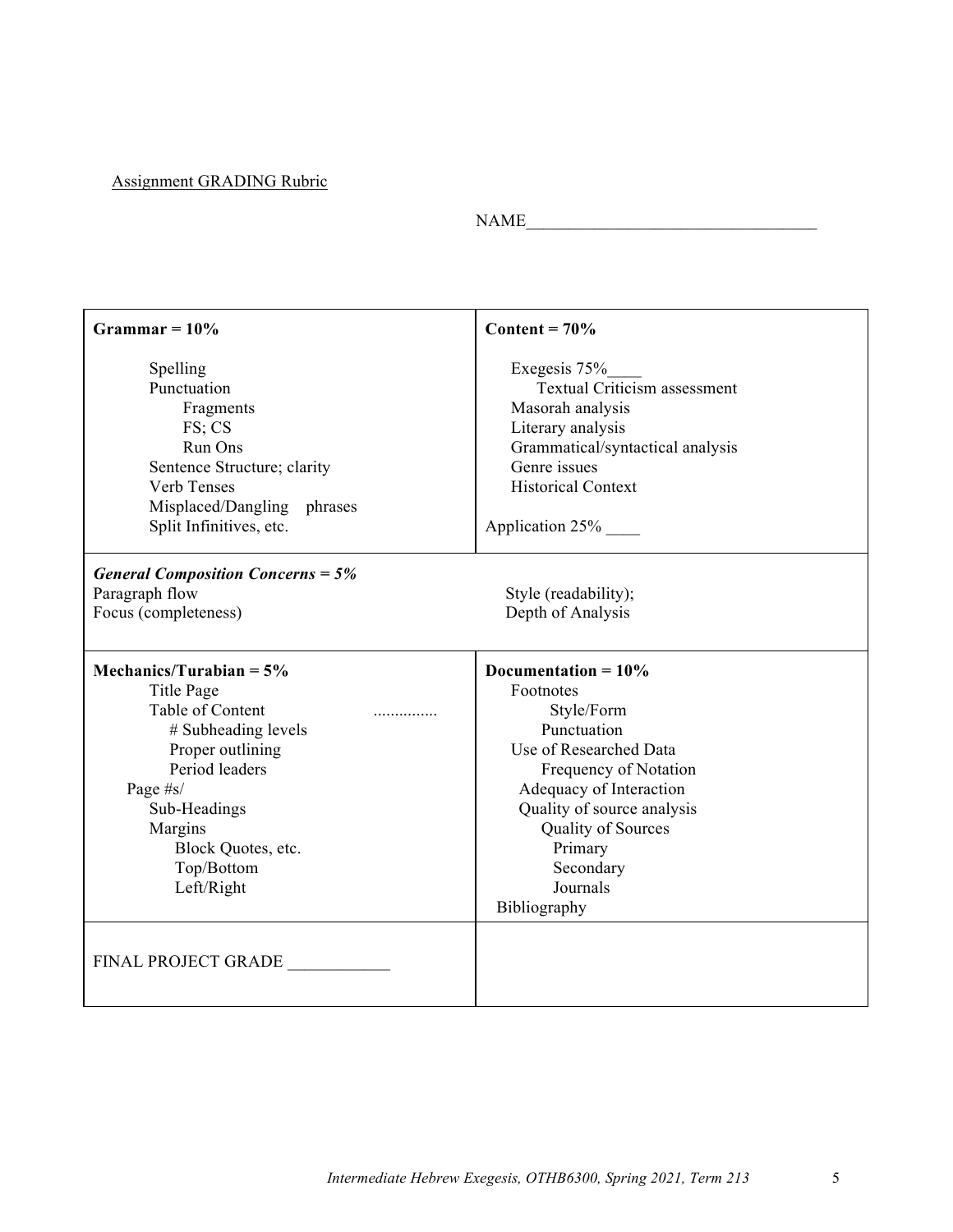# **Course Schedule**

**(\*\*Complete Workbook & Read Word Commentary following translation schedule and the appropriate sections from either Choi's or Williams Syntax Grammar – For sure look on BB in Course Documents - additional notes for Exegetical Paper, Hebrew Helps (Nouns, Verbs, Syntax and Ruth Notes\*\*)**

| <b>Date of Classes</b><br><b>Mondays</b><br>$1/25$ , $2/8$ , $2/22$ , $3/8$ , $3/22$ ,<br>4/5, 4/19, 5/3 | Reading/Blackboard                                                                                                          | <b>Translation &amp; Workbook</b><br><b>Quizzes</b> |
|----------------------------------------------------------------------------------------------------------|-----------------------------------------------------------------------------------------------------------------------------|-----------------------------------------------------|
| Week 1<br>Week of 1/25<br><b>Class Monday</b>                                                            | Introduction to the Course; Procedures & Review<br>Begin to read materials in BB under Hebrew<br>Helps – Exegetical Methods | Hebrew Primer (Read before class Lessons<br>$28-29$ |
| Week 2<br>Week of $2/1$                                                                                  | Chisholm Chpt 1; & Section on Nouns (Chpt 5);<br>See also BB on Nouns                                                       | Ruth 1:1-6                                          |
| Week 3<br>Week of 2/8<br><b>Class Monday</b>                                                             | Chisholm Chpt 2; & Section on Verbs (p.78-85);<br>See also BB on Verbs                                                      | Ruth 1:7-17<br>Quiz 1                               |
| Week 4<br>Week of 2/15                                                                                   | Chisholm Chpt 2; & Section on Verbs cont.<br>$(P.85-103)$ : See also BB - Verbs                                             | Ruth 1:18-22<br><b>Quiz 2</b>                       |
| Week 5<br>Week of 2/22<br><b>Class Monday</b>                                                            | Chisholm Chpt 3; & Section on Verbs (p.103-112)                                                                             | Ruth 2:1-7<br>Quiz 3                                |
| Week 6<br>Week of 3/1                                                                                    | Chisholm Chpt 4; & Section on Adjectives-Article<br>$(p.66-75)$ : See also BB in Nouns                                      | Ruth 2:8-13<br>Quiz 4                               |
| Week 7<br>Week of 3/8<br><b>Class Monday</b>                                                             | Chisholm Chpt 6; & Section on Particles-Infinities<br>$(p. 75-78)$<br>Midterm due on Blackboard by 3/14                     | Ruth 2:14-23<br>Quiz 5                              |
| Week 8<br>Week of 3/15                                                                                   | <b>Spring Break</b>                                                                                                         |                                                     |
| Week 9<br>Week of 3/22<br><b>Class Monday</b>                                                            | Chisholm Chpt 7; & Section on Clauses<br>$(p.113-117)$                                                                      | Ruth 3:1-5                                          |
| Week 10<br>Week of 3/29                                                                                  | Chisholm Chpt 8                                                                                                             | Ruth 3:6-15<br>Quiz 6                               |
| Week 11<br>Week of 4/5<br><b>Class Monday</b>                                                            | Chisholm Chpt 9                                                                                                             | Ruth 3:16-4:5<br>Quiz 7                             |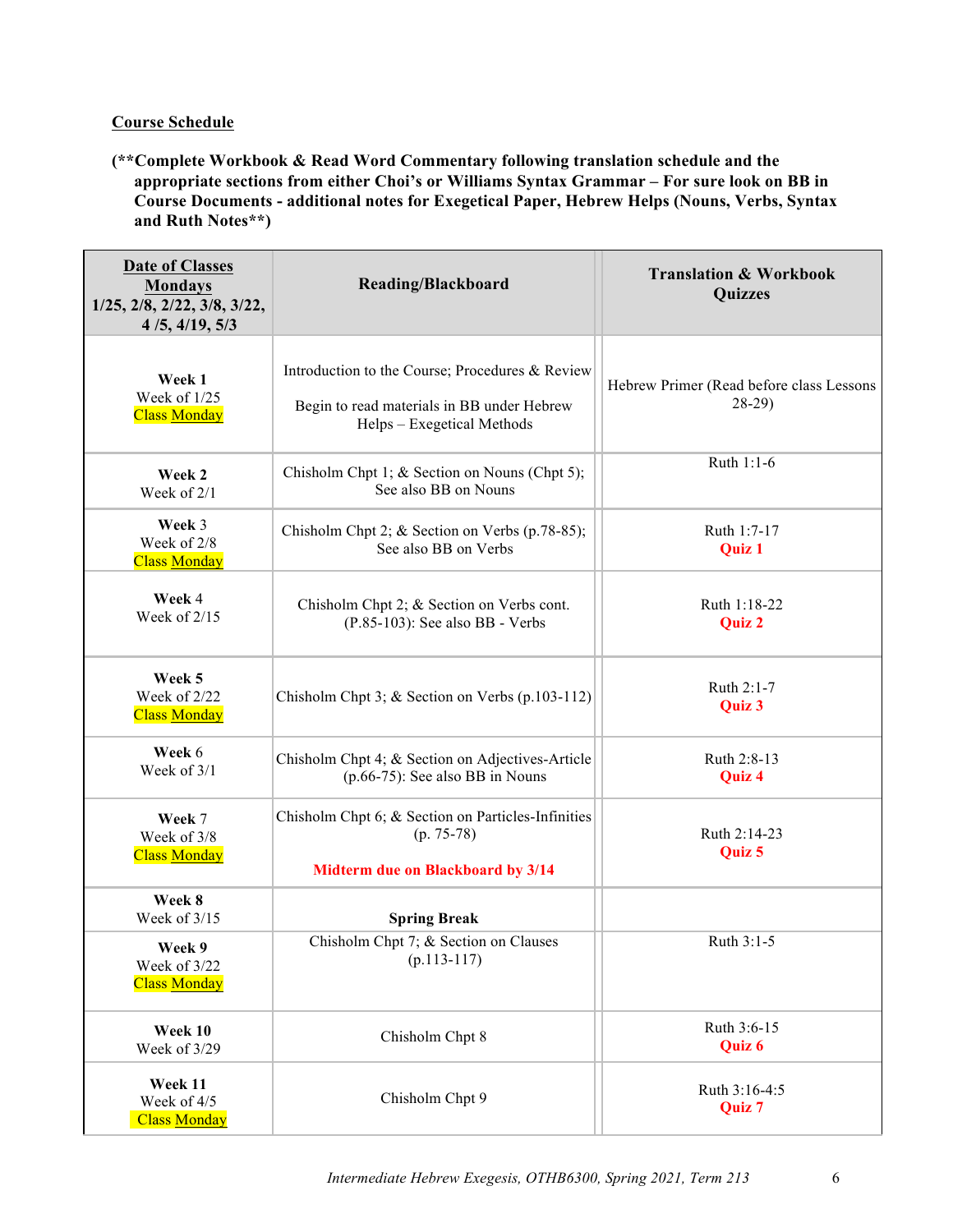| <b>Date of Classes</b><br><b>Mondays</b><br>$1/25$ , $2/8$ , $2/22$ , $3/8$ , $3/22$ ,<br>4/5, 4/19, 5/3 | Reading/Blackboard                                                     | <b>Translation &amp; Workbook</b><br>Quizzes |
|----------------------------------------------------------------------------------------------------------|------------------------------------------------------------------------|----------------------------------------------|
| Week 12<br>Week of $4/12$                                                                                | Chisholm Chpt 10                                                       | Ruth 4:6-13<br>Quiz 8                        |
| Week 13<br>Week of $4/19$<br><b>Class Monday</b>                                                         |                                                                        | Ruth 4:14-22<br>Quiz 9                       |
| Week 14<br>Week of 4/26                                                                                  |                                                                        | Prophets<br>Quiz 10                          |
| Week 15<br>Week of $5/3$<br><b>Class Monday</b>                                                          | <b>Project on Ruth Due on Sunday</b><br><b>May 9th</b>                 | Kings                                        |
| Week 16<br>5/13<br>Final                                                                                 | Final Exam on Blackboard:<br>Opens May 12th; closes Midnight, May 13th |                                              |

#### **Selected Bibliography**

#### **Electronic Sources**

Accordance Bible Software Bible Works Software Program Logos Bible Software

# **Hebrew Grammars - Beginning and Advanced References**

- Arnold, Bill T., and John H. Choi. *A Guide to Biblical Hebrew Syntax*. Cambridge: Cambridge University Press, 2003.
- Bergstrasser, Gotthelf. *Introduction to the Semitic Languages*. Translated by Peter T. Daniels. Winona Lake IN: Eisenbrauns, 1983.
- Cowley, A. E., ed. *Gesenius' Hebrew Grammar. Edited and Enlarged by E. Kautzsch*. 2nd English ed. Oxford: Clarendon, 1910.
- Davidson, Andrew Bruce. *Introductory Hebrew Grammar: Hebrew Syntax*. 3rd ed. Edinburgh: T. & T. Clark, 1981.
- Long, Gary. *Grammatical Concepts 101 for Biblical Hebrew: Learning Biblical Hebrew Grammatical Concepts through English Grammar*. Peabody, MA: Hendrickson Press, 2002.

Holladay, W.L. *A Concise Hebrew and Aramaic Lexicon of the Old Testament*. Eerdmans, 1971.

- Hunter, A. Vanlier. *Biblical Hebrew Workbook: An Inductive Study for Beginners*. Lanham, Maryland: University Press of America, 1988.
- Joüon, Paul. *A Grammar of Biblical Hebrew*. Translated and revised by T. Muraoka. 1st ed. With corrections. Roma: Editrice Pontificio Istituto Biblio, 1993.
- Kelley, Page H. Biblical Hebrew: *An Introductory Grammar*. Grand Rapids: Eerdmans, 1992.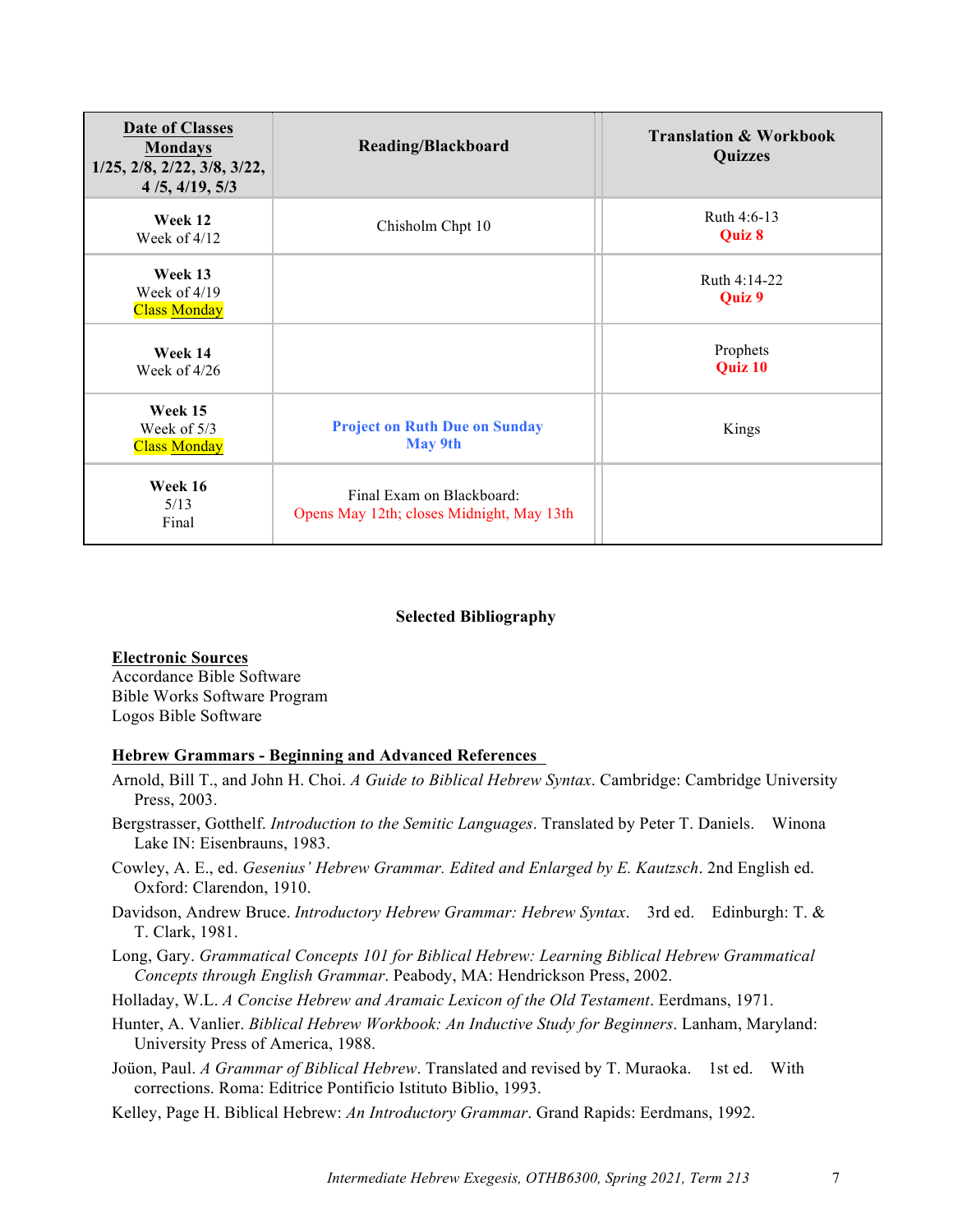- Kelley, Page H. Terry L. Burden, and Timothy G. Crawford. *A Handbook to Biblical Hebrew: An Introductory Grammar*. Grand Rapids: Eerdmans, 1994.
- Lambdin, Thomas O. *Introduction to Biblical Hebrew*. New York: Charles Scribner's Sons, 1971.
- LaSor, William Sanford. *Handbook of Biblical Hebrew*. 2 vols. Grand Rapids: Eerdmans, 1978.
- Moscati, Sabatino. *An Introduction to the Comparative Grammar of the Semitic Languages.,* Wiesbaden: Otto Harrassowitz, 1964.
- Pratico, Gary D. and Miles V. Van Pelt. *Basics of Biblical Hebrew Workbook*. Grand Rapids, MI: Zondervan, 2000.
- ----- . *Basics of Biblical Hebrew*. Grand Rapids: Zondervan, 2001.
- Putnam, Frederic Clarke. *Hebrew Bible Insert: A Student's Guide to the Syntax of Biblical Hebrew*.
- Sawyer, John F. A. *A Modern Introduction to Biblical Hebrew*., Stocksfield: Oriel, 1976.
- Seow, Choon Leong. *A Grammar for Biblical Hebrew*. Nashville, Tennessee: Abingdon, 1987.
- Stuart, Douglas. *Old Testament Exegesis. A Handbook for Students and Pastors. 3rd edition.* Westminster John Knox, 2001.
- Van Der Merwe, Christo H. J., Jackie A. Naudé, and Jan H. Kroeze. *A Biblical Hebrew Reference Grammar*. Sheffield, 1999.
- Waltke, Bruce K., and Murphy O'Connor. *An Introduction to Biblical Hebrew Syntax.* Winona Lake, Indiana: Eisenbrauns, 1990.
- Watts, J. Wash. *A Survey of Syntax in the Hebrew Old Testament*. Rev. ed. Grand Rapids: Eerdmans, 1964.
- Weingreen, Jacob. *A Practical Grammar for Classical Hebrew*. 2nd ed. Oxford: Clarendon Press, 1959.
- Williams, Ronald J. *Hebrew Syntax: An Outline*. 2nd ed. Toronto: University of Toronto Press, 1976
- Willis, John T. "Interpreting Hebrew Syntax." in Biblical Interpretation: Principles and Practice. Eds. F. Furman Kearley, Edward P. Myers, and Timothy D. Hadley. Grand Rapids: Baker, 1986.
- Zvi, Ben-Ehud. *Readings in Biblical Hebrew: An Intermediate Textbook*. Maxine Hancock and Richard Beinert, eds. New Haven, Connecticut: Yale University Press, 1993.

#### **Related Hebrew Works: Lexicons, Dictionaries, Practical Tools, etc.**

- Beall, Todd D., William A. Banks, and Colin Smith. *Old Testament Parsing Guide*. 2 vols. Chicago: Moody Press, 1986-1990.
- Botterweck, G. Johannes, and Helmer Ringgren. *Theological Dictionary of the Old Testament*. Grand Rapids: Eerdmans, 1974.
- Brotzman, Ellis R. *Old Testament Textual Criticism*. Grand Rapids: Baker 1993.
- \*\*Brown, F., S.R. Driver, and C.A. Briggs. *Hebrew and English Lexicon of the Old Testament*. Hendrickson, 1979.
- Broyles, Craig C., ed. *Interpreting the Old Testament: A Guide for Exegesis*. Grand Rapids: Baker, 2001.
- Carson, D. A. *Exegetical Fallacies*, 2<sup>nd</sup> ed. Grand Rapids, MI: Baker Book House, 1996
- Chisholm, Jr., Robert B. *From Exegesis to Exposition: A Practical Guide to Using Biblical Hebrew*. Baker, 1998.
- Emmanuel Tov, *Textual Criticism of the Hebrew Bible*, 2<sup>nd</sup> rev. ed. (Minneapolis, MN: Augsburg Fortress Press, 2001).
- Even-Shoshan, Abraham. *A New Concordance of the Old Testament*. (A New Concordance of the Bible). 2nd ed. Jerusalem: Kiryat Sefer Publishing, 1990.
- Girdlestone, Robert Baker. *Synonyms of the Old Testament*. 3rd ed. Grand Rapids: Baker, 1983.

*Intermediate Hebrew Exegesis, OTHB6300, Spring 2021, Term 213* 8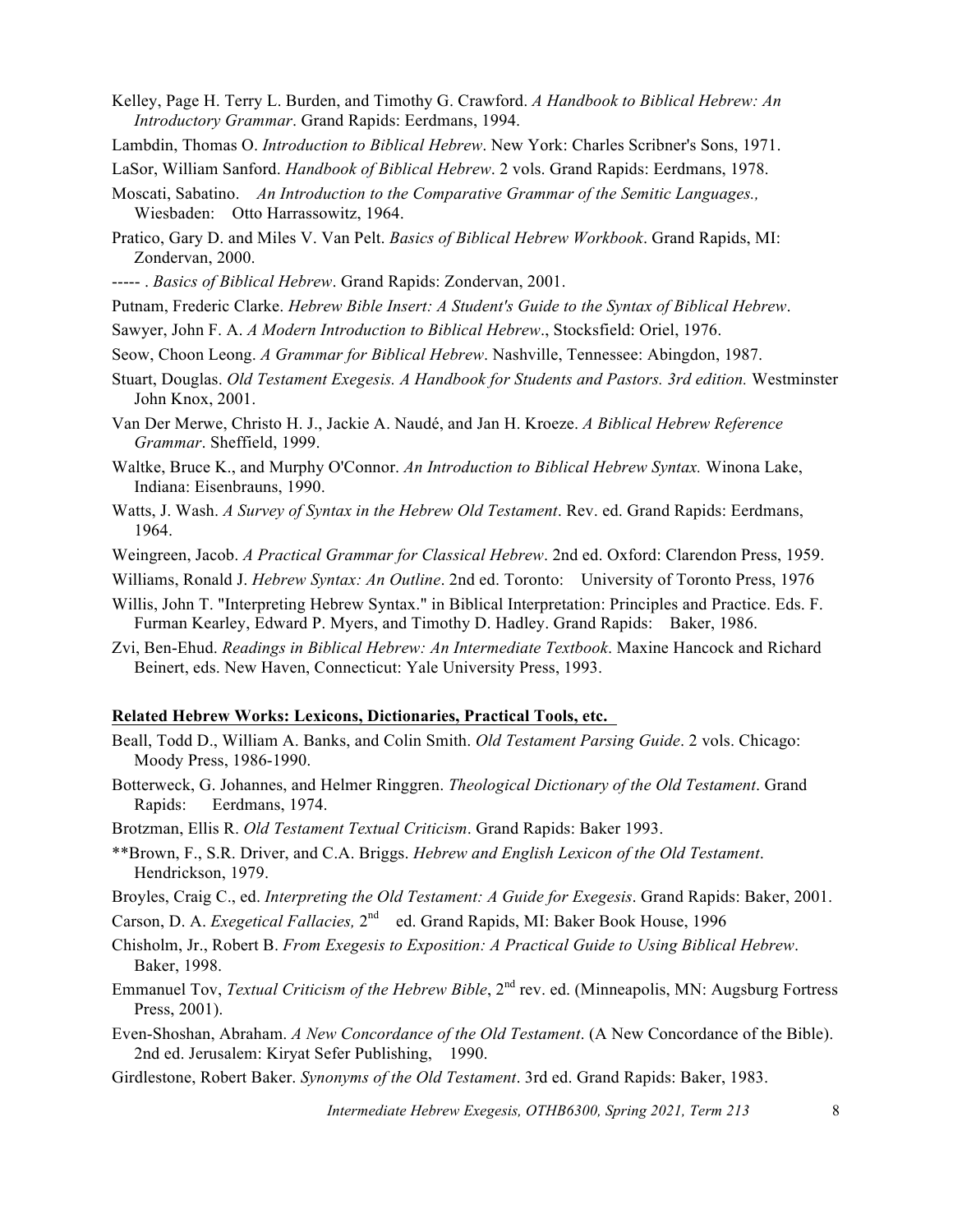- Harris, R. Laird, Gleason L. Archer Jr., and Bruce K. Waltke. *Theological Wordbook of the Old Testament.* 2 vols. Chicago: Moody Press, 1980.
- Holladay, William L. *A Concise Hebrew and Aramaic Lexicon of the Old Testament.* Grand Rapids, MI: Eerdmans, 1971.
- Jenni, E. and C. Westermann (eds.). *Theological Lexicon of the Old Testament*. 3 vols. Hendrickson, 1997.
- Kaiser, Jr., Walter C. *TowardAn Exegetical Theology: Biblical Exegesis for Preaching and Teaching*. Grand Rapids, Ml: Baker Book House, 1981.
- Owens, John Joseph. *Analytical Key to the Old Testament*. 4 vols. Grand Rapids: Baker, 1990-1993.
- Page H. Kelley, Daniel S. Mynatt, and Timothy G. Crawford, *The Masorah of Biblia Hebraica Stuttgartensia: Introduction and Annotated Glossary*. Grand Rapids, MI: Eerdmans, 1998.
- \*\*Parker, Don. *Using Biblical Hebrew in Ministry: A Practical Guide for Pastors, Seminarians, and Bible Students.* Lanham, MD: University Press of America
- Richard Wonneberger, *Understanding BHS: A Manual for the Users of Biblia Hebraica Stuttgartensia* (Rome: Pontificio Istituto Biblico, 1990).
- Silva, Moises. *Biblical Words and Their Meaning: An Introduction to Lexical Semantics*. Grand Rapids, MI: Zondervan, 1983.
- Stuart, Douglas. *Old Testament Exegesis: A Handbook for Students and Pastors*. 3<sup>rd</sup> ed. Louisville: Westminster John Knox, 2001.
- Tov, Emmanuel. *Textual Criticism of the Hebrew Bible*. Third revised edition. Minneapolis, Minnesota: Fortress Press, 2011.
- Van Gemeren, Willem A., ed. *The New International Dictionary of Old Testament Theology*. 5 vols. Grand Rapids: Zondervan, 1997. (NIDOTTE)
- William R. Scott, *A Simplified Guide to Biblia Hebraica Stuttgartensia: Critical Apparatus, Masora, Accents, Unusual Letters, & Other Markings* (Berkeley, CA: Bibal Press, 1987).
- Wurthvwein, Ernst. *The Text of the Old Testament: An Introduction to Biblia Hebraica*, trans. Erroll F. Rhodes. Grand Rapids, MI: Eerdmans, 1979.

#### **A Select Bibliography on Ruth**

Berlin, Adele. *Poetics and Interpretation of Biblical Narrative,* Sheffield: Almond, 1983 (see chapter 4). Bertman, Stephen "Symmetrical Design in the Book of Ruth." *JBL* 84 (1965): 165-68

Bland, David. "God's Activity as Reflected in the Books of Ruth and Esther. *Restoration Quarterly* 24 (1981): 129-47.

Bush, Frederic. *Ruth-Esther*, WBC. Dallas: Word, 1996.

Campbell, Edward. *Ruth.* Anchor Bible. Garden City: Doubleday, 1975

Gow, Murray D. *The Book of Ruth: Its Structure Theme and Purpose.* Leicester, England: Applos, 1992.

Grant, Reg. "Literary Structure in the Book of Ruth." *Bib Sac* 148 (1991): 424-41

Green, Barbara. "The Plot of the Biblical Story of Ruth." JSOT 23 (1982): 55-68

Hals, Ronald M. *The Theology of the Book of Ruth.* Philadelphia: Fortress, 1969

Hubbard, Robert L. *The Book of Ruth.* NICOT. Grand Rapids: Eerdmans, 1988

- Morris, Leon. "Ruth." In A. Cundall & L. Morris, *Judges, Ruth. TOTC,* Downers Grove; Intervarsity, 1968
- Sterling, Philippe R. "The Contribution of Rhetorical Art to the Message of the Book of Ruth," Th.M. thesis, Dallas Theological Seminary, 1985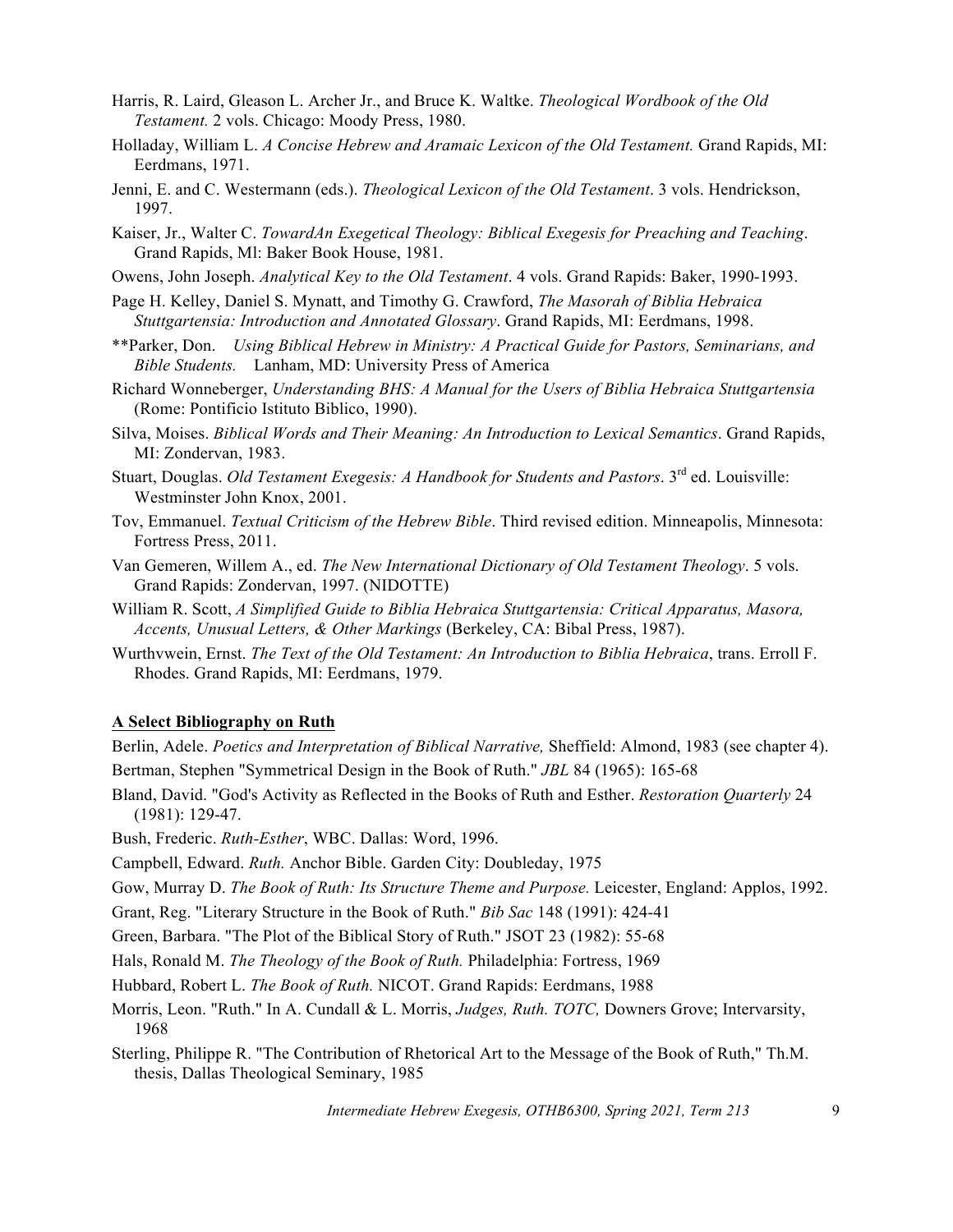Wendland, Ernst R. "Structural Symmetry and Its Significance in the Book of Ruth." In *Issues in Bible Translation.* Ed. by P. Stine New York: UBS, 1988.

#### **Course Policy**

- Attendance: See the Graduate Catalog
- Make-up Work: Make-up for a missed quiz/exam is not allowed unless the student has made prevision prior to or immediately after the absence (such as, in the case of hospitalization, death of a family member, etc.) with the professor.
- The student is responsible for lecture, work assignment changes, or quiz/test announcements that occurred during the missed class.
- Late assignments may be submitted up to the last week of the semester; BUT, THERE WILL BE a one-half-off late penalty IF SUBMITTED AFTER CLASS ON THE DATE DUE

### **Citizenship/Conduct**

Class participation (or the lack thereof) directly affects the final grade for this course.

- Cell phones are to be turned off. You are more than welcome to check messages during breaks. Exiting class to answer a cell phone call is not allowed since your professor is designating that class as "off limits" to outside interruption. Failure to comply with this request can result in dismissal (with a WF) from the class.
- Inappropriate behavior or disrespect shown either to the professor or to other classmates may be result in dismissal for the remainder of the class. Repeated offenses could result in permanent dismissal (with a WF) from the class.

### **Netiquette**

Netiquette refers to appropriate online behavior in Blackboard or other online discussions. Each student is expected to demonstrate appropriate Christian behavior when working online on Discussion Boards or whenever interaction occurs through web, digital, or other electronic medium. The student is expected to interact with other students in a fashion that will promote learning and respect for the opinions of others in the course. A spirit of Christian charity is expected at all times in the online environment.

#### **Plagiarism on Written Assignments**

NOBTS has a no tolerance policy for plagiarism. Please be aware that plagiarism in certain cases may result in expulsion from the seminary. Refer to the NOBTS Student Handbook http://www.nobts.edu/\_resources/pdf/studentservices/NOBTSHandbook.pdf where the definition, penalties and policies associated with plagiarism are clearly defined.

### **Help for Writing Papers at "The Write Stuff"**

This is the official NOBTS Writing Center online help site for writing academic papers and essays. http://www.nobts.edu/writing/default.html You will discover writing guides, tips, and valuable information to help you become a better writer. Go here for Turabian and APA style helps and guidelines. You will also find language fonts for Greek and Hebrew.